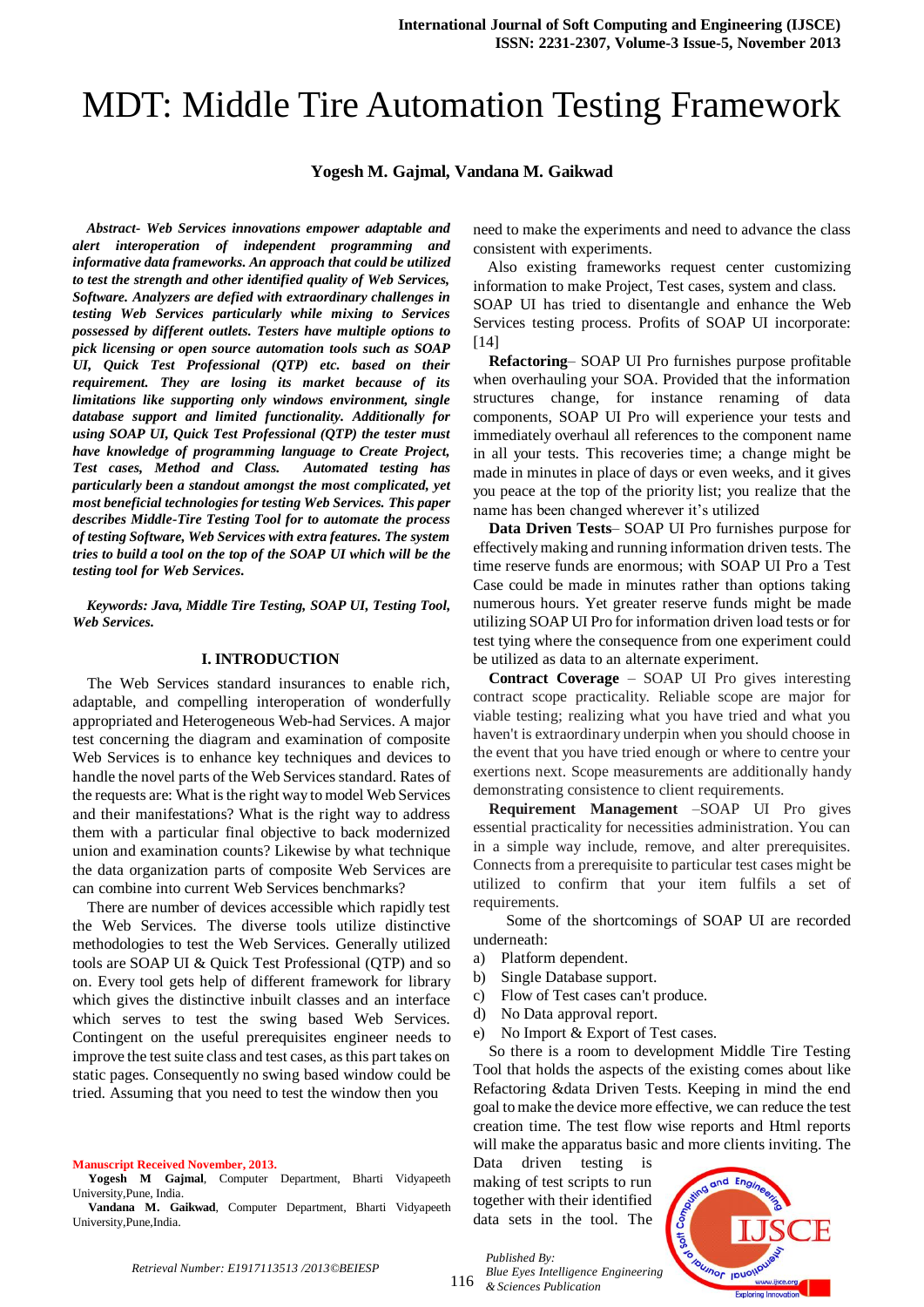## **MDT: Middle Tire Automation Testing Framework**

most paramount preference of the computerized tests is the reusability. Furthermore we embed the new characteristic to test the software without frontend. This requires the planning of the information sheets which is totally free of the test automation tool.

## **II. PROBLEM STATEMENT**

Analysts have propelled the some device for testing Web Services and likewise Software. Right away it is challenge to develop a single abstract tool for testing Web Services and likewise Software. In this manner we have proposed MDT (Middle Tire Testing Tool) on the most astounding purpose of SOAP UI which overcomes the shortcoming of this tool. The SOAP UI is used only for to test the Web Services. So this device having the obligation for to test simply the Web Services. So for overcoming this issue we are improving the apparatus which is trying the Web Services and the software's.

#### **III. BACKGROUND**

Automated testing is very challenging since groups need to assemble and keep up a testing environment and then again, building tests can require high specialized aptitude. In the rivalry planet, analyzers have numerous choices to pick licensing or open source mechanization tools, for example Quick Test Professional (QTP), SOAP UI and so on. Dependent upon their prerequisite.

#### *A.licensed tools*

Distinctive automation testing tools, for example SOAP UI, QA Test, QA Load, QA Wizard Pro, and Win Runner. So it might be used as check for fulfillment of testing, and additionally if there is any need to allude the previous executions, we can allude them effectively. Test report could be immediately composed to an altered report page might be immediately composed that will guarantee precision of the report. The look & feel of the report can likewise be moved forward.

#### *a) Market growth & productivity*

Test automation is a method for archiving learning and increment profit. SOAP UI made due in the business for it's: [14]

- a) Along with its tight mix with the browser unmatched by accessible restrictive devices it has extraordinary extensibility and adaptability
- b) Chains Object Oriented Programming dialects, for example .Net.
- c) Depending on the decision of advancement dialect it furnishes the alternative of utilizing extensive variety of Ides, for example Visual Studio, Eclipse, Net beans and so forth.
- d) Supports all well-known Automation schemas Keyword driven testing approach, Hybrid skeletons and so forth.
- e) SOAP UI is straightforward and simple to utilize.
- f) SOAP UI might be joined with Test administration apparatuses like QC (Quality Centre), Test executive and likewise utilitarian test instruments like Win runner.
- g) Easy to keep up diverse sorts of suites viz. Smoke, Sanity, and Regression and so on.

h) It accompanies loads of inbuilt lands and techniques in SOAP UI

## *b) Current scenario*

Software organizations are making arrangements for cost cutting and capable benefit as a result of later financial emergency. In view of the accompanying impediments SOAP UI is losing its business: [14]

- a) Support for Windows environments only
- b) Cannot test with all Platforms.
- c) Limited to littler testing teams
- d) High licensing and include motels costs
- *e)* Slow in execution

## *B.Open source tools*

Open source tools are regularly made as an imparted exertion in which programmers enhance the code and offer the advancements inside the group, and under a permit characterized by the open source activity, these are normally accessible without any charge. The device is accessible gratis of expense download. These days, the open source devices are picking up ubiquity in light of its combination and communication. Quick debugging and advancement with adaptability effortlessly by escaping bolt into one supplier presents to them a bit closer to enormous swarm. Around accessible Open Source computerization apparatuses, SOAP UI Testing Tool is recognized as a movable programming testing apparatus and a standout amongst the most perfect instruments accessible for Web provisions in the present market. The tests could be composed as HTML tables or coded in different famous modifying dialects and might be run straight in most current Web programs. SOAP UI tool is a Java based tool.it can work under stage gave Java Virtual Machine (JVM).the device is actualized essentially to test Web Services, for example SOAP, REST, HTTP, JMS and other based Services.

## *a) Market trend*

SOAP UI turned into a most influential automation tool in business as the majority of the software improved is program based and Agile embraced. There has been an immense change in SOAP UI characteristics that focuses on easy touse, competent GUIs and can help the most provision analyzers. SOAP UI ranks best in the programming market with the accompanying features: [14]

- a) For constant joining with Agile ventures, basic and effective document object model (DOM) level testing might be utilized
- b) Along with its tight combination with the browser unmatched by accessible exclusive apparatuses it has incredible extensibility and adaptability
- c) Chains Object Oriented Programming dialects, for example .Net.
- d) Depending on the decision of advancement dialect it furnishes the choice of utilizing extensive variety of Ides, for example Visual Studio, Eclipse, and Net beans and so on.

#### *b) Limitations*

*Published By:*

Indeed, though SOAP UI is a standout amongst the most compelling automation tools



117 *& Sciences Publication*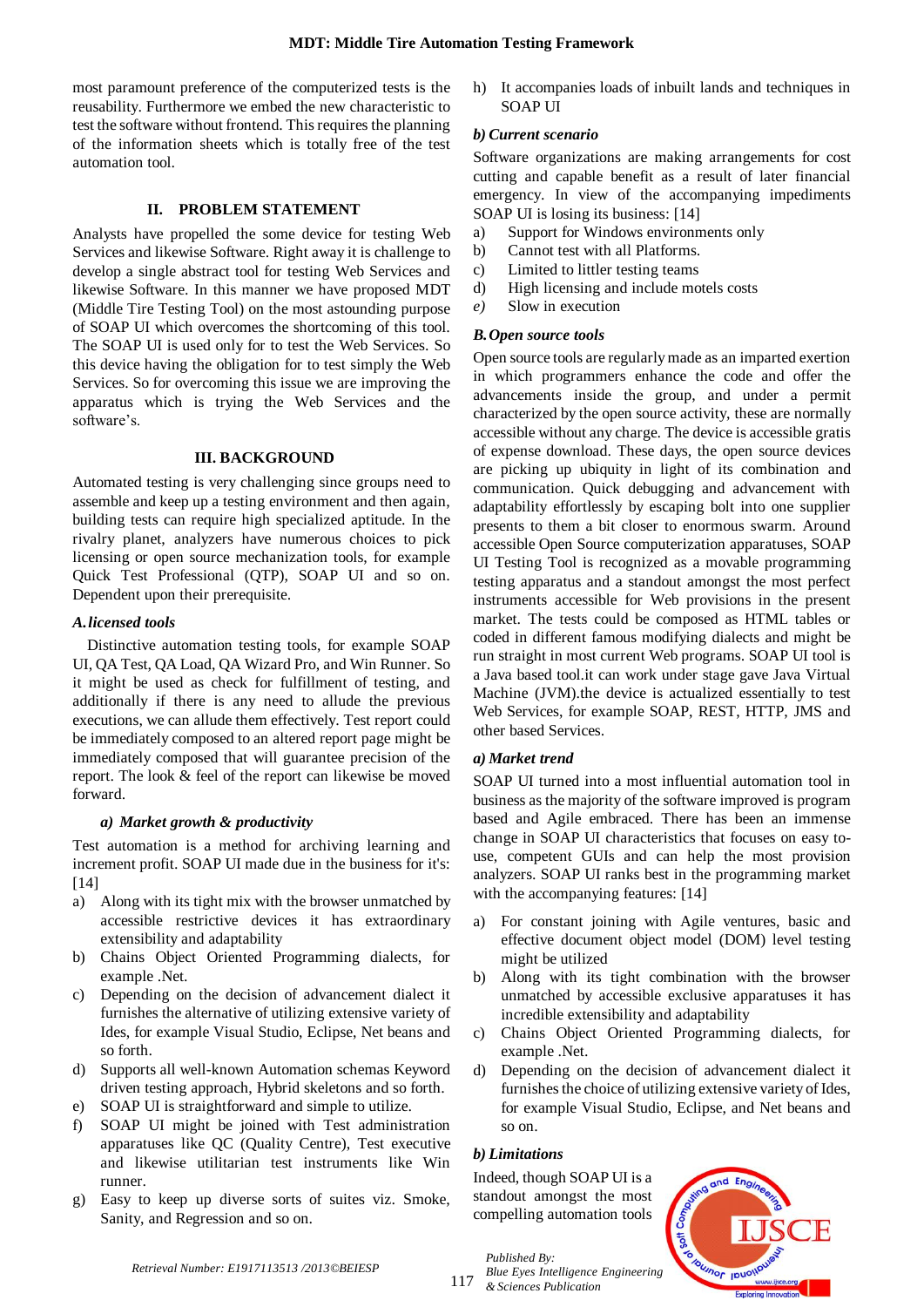in the business, it has its own particular confinements: [14]

- a) Support just windows Environment.
- b) Does not back multiple Databases.
- c) Not gives Data validation report.
- d) SOAP UI has no official technical support
- e) It can work just under stage gave Java Virtual Machine (JVM).

## **IV. RELATED WORK**

Nowadays various customizing procurements are created as electronic provisions to be run in an Internet browser. SOAP UI is a situated of compelling software tool, each with an alternate approach to uphold automation test for testing electronic requisitions. It works with numerous customizing dialects, browsers, testing systems and working frameworks. To test its quality or to dissect generally speaking execution under distinctive burden sorts, JMETER is utilized to mimic a substantial load on a server, arrange or object. JMETER works at the convention level; then again, the effects show that the new programming schema enhances programming items quality and advance productivity at the client level. Based on the SOAP UI and JMETER an immediate programming testing framework for Web applications. We proficiently enhance the extensibility and reusability of computerized test with the utilization of the software framework. [1]

SOAP UI Remote Control (RC) as a test tool that re-enacts Web programs and helps six customizing dialects. SOAP UI RC gives just fundamental functionalities utilizing the customer drivers. However there is an adequate method for developing the functionalities that makes a modified lumberjack record and era of redone test outline report by actualizing the point of view to catch client movements immediately. [02] There are distinctive trying procedures that exist since the diverse sorts of software need distinctive sorts of testing. Numerous analysts have demonstrated that the existing strategies don't make a difference straight to certain classes of Event Driven System, for example GUI, system conventions, gadget drivers, inserted framework, and Web applications and so on. Testing them needs the headway of new procedures. Analysts have used state-machine models to test the particular classes of EDS. In view of the event collaborations; scientists have progressed the new representation of event driven framework. [12][13]

#### **V. RESULT ANALYSIS**

Developers have advanced the several tool for testing Web Services and also software. Presently it is challenge to develop a single abstract tool for testing Web Services and also software. Thus we have proposed MDT (Middle Tire Testing Tool) on the highest point of SOAP UI which defeats the weakness of this tool. The SOAP UI is utilized just for to test the Web Services. So this tool having the constraint for to test just the Web Services. So for defeating this issue we are developing the tool which is testing the Web Services as well as software's.

In MDT framework we test the Web Services and also software's without utilizing frontend. The principle thing for this framework is to test the Middle Tire & Backend of the software. Utilizing this device we send the Data into the database & test if that data will save at right position or not & when we gain entrance to that data then tool check if data is right or not utilizing data validation.

The MDT system tests the Middle Tire and Backend without any frontend. The MDT framework is backed emulating Data sources that are Database, File System, and Queue & TCP/IP. It produces Test case flow & HTML report making straightforward & more client agreeable. The highlight of the framework is making it information driven, with the goal that you can pass n number of test cases through the system. The most imperative points of interest of the automated tests are the reusability.

The Tool altogether lessens the script creation time. The framework gives the office to transfer the records from neighborhoods machines and likewise imports information database. It produces experiment stream reports and HTML reports making it basic and more clients well disposed. The highlight of the schema is making it information driven, with the goal that you can pass "n" number of information through its characteristics. The most significant point of interest of the computerized tests is the reusability. Also the test support is simple. This needs the readiness of the information sheets which is totally autonomous of the test mechanization tool.

Following some features is added into the MDT framework: **Build tests with zero programming** – Testing scripts that reflect your actions upon a simple click through your application.

**Multiple Data Source Support**– Framework Support multiple data source.

**Test case flow generates** – You can create the test flow for your test cases using different database.

**Detailed Data validation report** – A synopsis report of test suite execution indicates the no. of pass and fails test cases with rate of pass/fail in one Test Suite. Report comprises of fields like sum execution time, add up to no of records, come about status with graphical representation.

**Import**  $\&$  **Export** – The test cases which are present in the tool that is possible to Import & Export to local network & external network.

**Scheduler –**Once the Test Case is saved with its all details, it can be run at any time without manual intervention. Test Case scheduler makes it possible to schedule test run on particular data and time; so that one can schedule Test run when the PC is an idea.

**E-mail –**Once the Test run is finished, a generated report is automatically sending through a mail to the person who set test schedule.



 **Fig1: Project creation Time in each Increment**

It is important to note is that there is a steady expand in time throughout the duration

*Published By:*



118 *& Sciences Publication*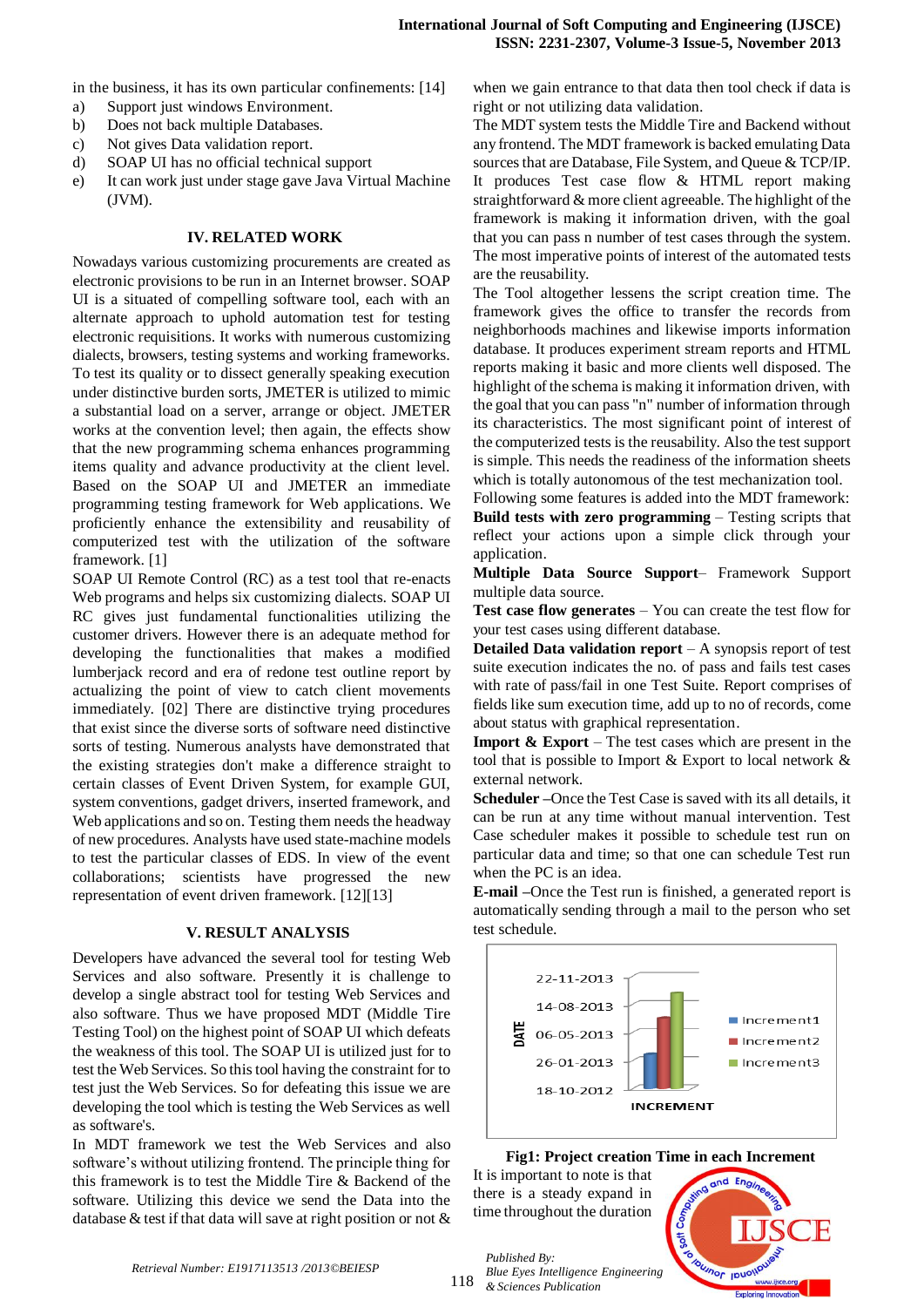of most undertakings because of developing complexity and developing codebase. The chart shows month require for the every increments. This consistent has been recompensed for to center the above outline. As could be seen from the coming about chart, the time required to actualize an undertaking. Diagram was dead set at the start of the task for the entire item build-up and was dead set for new prerequisites as they surfaced. Specialized obligation had been advanced throughout the cycles. Bringing about slow build in productivity.



#### **Fig 2: Project Performance in every Increment**

Fig 2 shows the Performance for the tool which is growing after every new increment. The project has three augmentations. The diagram shows the execution in rate after every addition.

## **MDT User Interface:**



## **Fig. 3: MDT user interface**

MDT interface gives the coordinated office to Design the Test Case, Run Test Case and Report Generation of the test execution. It gives the choice to make new task, make Test Case, Modify.

## **Project Creation:**

| Projects                                           | <b>New Project</b> |                          |                     | <b>Datasources</b><br><b>B</b> Contabase |
|----------------------------------------------------|--------------------|--------------------------|---------------------|------------------------------------------|
| <b>B-CD</b> MiddleTier<br><b>B</b> Demo<br>B & xzc |                    | Project Name             | DemoProject         | testMysgl                                |
|                                                    |                    | Project Description      |                     | SourceDB<br>sachin                       |
|                                                    |                    |                          | Demo Project<br>J   | <b>B-R2 File</b><br>FileDataSource       |
|                                                    |                    |                          |                     | ExcelDS                                  |
|                                                    |                    |                          | ÷                   | outputFile<br><b>B-@ Queue</b>           |
|                                                    |                    |                          | Save<br>Cancel      | d1                                       |
|                                                    |                    |                          |                     | hjhdf<br>saching                         |
|                                                    |                    | <b>Existing Projects</b> |                     | <b>B-82 TCP Sender</b>                   |
|                                                    |                    | Sr.No. Project Name      | Project Description | testNysgl<br>SourceDB<br>__ dd           |
|                                                    |                    | Demo                     | Demo Purpose        |                                          |
|                                                    |                    | xzo                      | xzcxz               |                                          |
|                                                    |                    |                          |                     |                                          |
|                                                    |                    |                          |                     |                                          |
|                                                    |                    |                          |                     |                                          |
|                                                    |                    |                          |                     |                                          |
|                                                    |                    |                          |                     |                                          |



#### **Fig. 4: Project creation in MDT framework**

MDT interface gives the facility to create number of project in the framework

## **Designing the Test Cases:**

| Projects<br><b>B-RD MiddleTier</b><br><b>E M</b> Demo<br><b>B</b> xzc<br>DemoProject<br>$\Box$ | <b>Test Case Design</b><br><b>Test Case Information</b><br>Project Name<br><b>DemoProject</b><br>Test Case Name <sup>1</sup><br>TC1                                                                   |                                                                                                                                                                                                                                                  | Datasources<br><b>E-Imp</b> Database<br>testMysql<br>SourceDB<br>sachin<br>SOLDS<br><b>B-RD File</b>                                                                         |
|------------------------------------------------------------------------------------------------|-------------------------------------------------------------------------------------------------------------------------------------------------------------------------------------------------------|--------------------------------------------------------------------------------------------------------------------------------------------------------------------------------------------------------------------------------------------------|------------------------------------------------------------------------------------------------------------------------------------------------------------------------------|
|                                                                                                | <b>Business Components</b><br><b>IMS Sender</b><br><b>JMS Receiver</b><br>TCP/IP Sender<br>TCP/IP Receiver<br>Database-DML<br>Database-SELECT<br>File Reader<br>File Writer<br>Web Service Invocation | <b>Test Case Flow</b><br><b>JMS Sender</b><br><b>JMS Receiver</b><br>$\vert \cdot \vert$<br>TCP/IP Sender<br>Web Service Invocation<br>$\prec$<br>Database-SELECT<br>$\gg$<br>$\epsilon\epsilon$<br>Setting<br>Data Validation<br>Save<br>Cancel | FileDataSource<br><b>ExcelDS</b><br>outputfile<br>TestDS<br><b>E-ID</b> Queue<br>d1<br>hihdf<br>saching<br>QueuseDS<br><b>E-Re</b> TCP Sender<br>testMysal<br>SourceDB<br>dd |

#### **Fig. 5: Designing the test cases and test flow**

MDT permits building the experiment stream for "n" number of experiments. Experiment stream might be adjusted relying on the analyzer's necessities. The analyzer does not have to research the code.

# **DataValidation:**

| Data Validation                                   |                                   |            |                          |  |                    |
|---------------------------------------------------|-----------------------------------|------------|--------------------------|--|--------------------|
|                                                   | <b>Rule Configurations</b>        |            |                          |  |                    |
| <b>Step</b><br>Rule<br><b>Expected Value Type</b> |                                   |            | UMS Receiver-2           |  |                    |
|                                                   |                                   | Equal      |                          |  | ۰                  |
|                                                   |                                   | Other Step |                          |  | ۰                  |
| Other Step                                        |                                   |            | JMS Receiver-2<br>۰      |  |                    |
|                                                   |                                   |            |                          |  |                    |
|                                                   |                                   |            |                          |  | $\hat{=}$          |
|                                                   |                                   |            |                          |  | -                  |
|                                                   |                                   |            |                          |  | Add                |
|                                                   | <b>Existing Rules Information</b> |            |                          |  |                    |
| Sr.No.                                            | <b>Input Step</b>                 | Rule       | Compared With Other Step |  | <b>Fixed Value</b> |
|                                                   |                                   |            |                          |  | Delete             |

## **Fig. 6: Create Data Validation for test case**

After Configuration of Test Case Flow, you need to validate the receive side data with expected data. You can achieve this by creating multiple rules on data validation step **Scheduling:**

| ---o<br><b>≰</b> Schedular |                                |             |
|----------------------------|--------------------------------|-------------|
|                            | <b>Schedular Configuration</b> |             |
| When                       | Today                          |             |
| Year                       | 2013                           |             |
| Month                      | 01                             |             |
| Day                        | 01                             |             |
| Time                       |                                | In $24$ hrs |
|                            | Start                          |             |
|                            |                                |             |

## **Fig. 7: Scheduling for Test case**

*Published By: Blue Eyes Intelligence Engineering & Sciences Publication* 



*Retrieval Number: E1917113513 /2013©BEIESP*